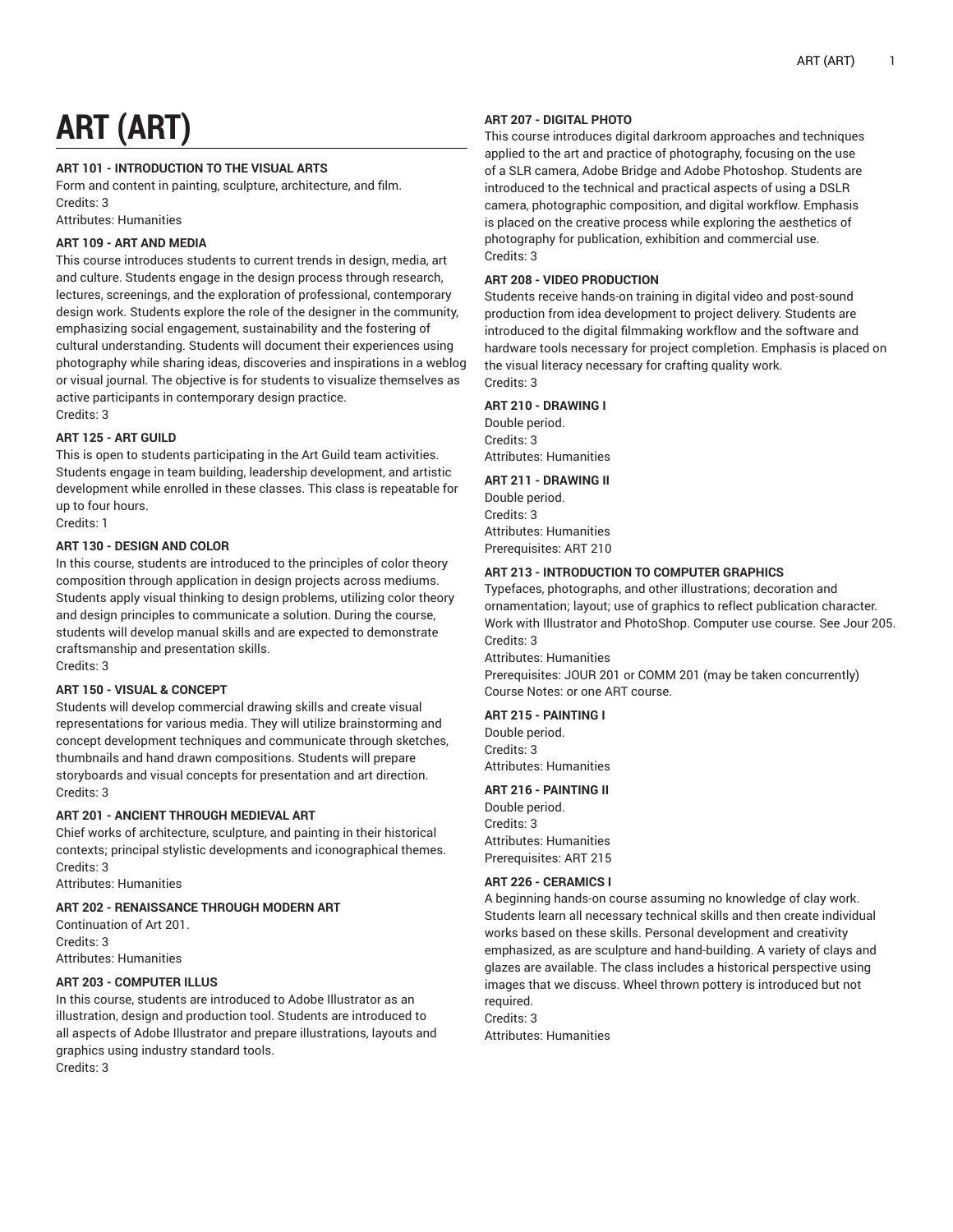# **ART 227 - MIXED MEDIA DRAWING**

This course begins with a focus on traditional drawing techniques and materials and then expands into broader conceptions of drawing, including the creation of collage, digital imagery, among other two- and three-dimensional images. It will encourage students to experiment with found and other atypical material as a means of exploring the meaning and creation of mixed media drawing. This course begins with a focus on traditional drawing techniques and materials and then expands into broader conceptions of drawing, including the creation of collage, digital imagery, among other two- and three-dimensional images. It will encourage students to experiment with found and other atypical material as a means of exploring the meaning and creation of mixed media drawing.

Credits: 3 Attributes: Humanities

# **ART 232 - CERAMICS II**

Students use hand building techniques to make complex slab, coil and sculpted forms. Wheel throwing requires mastery of a perfect cylinder, simple vase forms, a mug as well as trimmed and untrimmed bowls. Independent ideas are encouraged. Students learn to mix slips and glazes and explore ceramic history.

Credits: 3 Attributes: Humanities Prerequisites: ART 226

# **ART 235 - DIGTL IMAGING**

Digital Imaging is a foundation class that introduces the creation and manipulation of digital images using Photoshop as an imaging and design tool. Emphasis is placed on learning the fundamentals of digital imaging, including image manipulation, compositing and design techniques. Students apply effective design practices in composition and color theory as they relate to photography and develop creative photobased projects.

Credits: 3

# **ART 245 - DESIGN INTERACT**

This course serves as an introduction to the theory and principles of interaction design. Students utilize theories of information architecture, user experience research, content strategy and wire framing to plan user-friendly, accessible sites. User interface planning and design are integrated into a cohesive plan. Students then build functional prototypes. The fundamentals of search engine optimization, image optimization, multimedia files, and font management are integrated into the course structure. (Prerequisite: ART 235) Credits: 3

# **ART 253 - WEB INTERACT**

In this intermediate course, students explore user experience and develop an understanding of digital interaction. The course focuses on project planning, wire framing, interface design, and responsive prototyping. Students research interface design and strategy, beginning with screenbased systems such as web, mobile and tablet, and review pervasive design patterns and emerging trends. Students observe real users and examine prototypes. They learn to plan, discover, interpret, discriminate, revise and justify their design concepts through the utilization of essential web programming languages. (Prerequisites: ART 228 or ART 245)

Credits: 3 Prerequisites: ART 245

# **ART 256 - INTERNSHIP 1**

Students serve as interns and apply their skills in real-world employment situations. All internships are project-oriented and directly related to their focus in design. Internships are served under the sponsorship of a faculty advisor. Students are required to document the results of their experience. Course can be repeated up to 12 hours. Credits: 3

Prerequisites: ART 201

## **ART 260 - TOPICS IN RENAISSANCE AND BAROQUE ART**

Credits: 3 Attributes: Humanities Prerequisites: ART 202 Course Notes: Must have prereq or consent of instructor.

# **ART 261 - GRAPHIC DESGN 1**

Students explore various aspects of graphic design with a focus on the design process and production for various media, including print and web. Students learn Adobe InDesign skills as well as apply design principles and concepts relating to typography, page layouts and general graphic design techniques to solve visual communication problems. (Prerequisite: ART 203)

Credits: 3

Prerequisites: ART 203 (may be taken concurrently)

# **ART 265 - HISTORY OF GRAPHIC DESIGN**

This course surveys the development of design for print media, beginning with the first systems of written language and hand-illustrated manuscripts. It then spans the evolution of graphic design from the invention of the printing press to the plethora of modernist and contemporary design styles utilizing digital hardware and software. Credits: 3

Course Notes: Must have prereq or consent of instructor.

**ART 270 - TOPICS IN MODERN ART**

Credits: 3 Attributes: Humanities Prerequisites: ART 202

# **ART 270R - TYPOGRAPHY 1**

This course introduces the history of the printed word, type development, anatomy, classification, usage, and legibility. Text hierarchies and type family characteristics are explored and applied to design projects. Production skills for type utilization and file preparation for print and web design are emphasized. (Prerequisite: ART 203) Credits: 3

Prerequisites: ART 203 (may be taken concurrently)

# **ART 291 - GRAPHIC DESGN 2**

Continuing the use of InDesign, this course introduces multiple-page documents and preparation for multi-media campaigns. Students continue to apply design principles and concepts of typography, color theory, composition, and print production as they expand to dimensional design through prototypes and physical mock-ups. Credits: 3

Prerequisites: ART 203 and ART 261

# **ART 295 - MM WEB DESIGN**

This course introduces the essential structure of various webprogramming languages. Students learn basic hand coding for HTML5, CSS3, and JavaScript. Coverage includes designing for web standards, accessibility, usability and workflow for web design. Credits: 3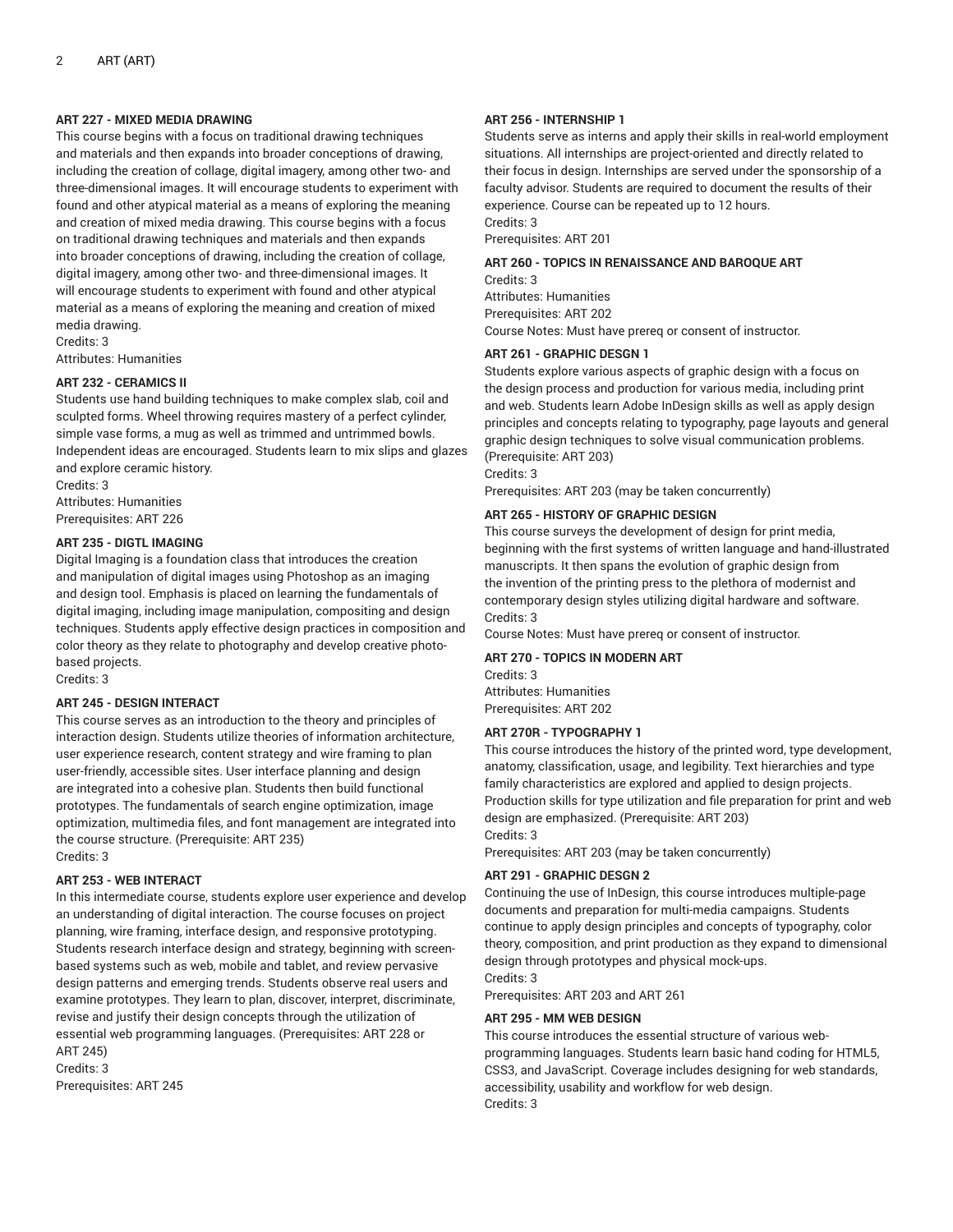# **ART 301 - IPHONEOGRAPHY AND THE DEMOCRATIC CAMERA**

Everyone is a photographer and cameraphones are everywhere. This course will explore the creative and ethical implications of using the iPhone as an artistic and journalistic tool. Students must have an iPhone X or newer to enroll in the course, and will be expected to download various photography apps for use in the class. We will use the iPhone to create, edit, and post photographic work online. Students will learn a new set of photographic standards, applications, and practices through individual and group shooting assignments, readings, and examples of contemporary photographic work.

Credits: 3

Attributes: Humanities

#### **ART 305 - DOCUMENTARY VIDEO STORYTELLING**

A beginning course in documentary storytelling, including planning the project, shooting video, editing and completion of the project. Credits: 3

Attributes: Humanities

#### **ART 307 - ADV DIGIT PHOTO**

This advanced digital imaging course facilitates mastery of conceptdriven image creation for artistic and client-based projects. Students refine composition, color correction, use of layers and masking, advanced retouching techniques, and the use and integration of type to create refined and complex image-driven design work. (Prerequisite: ART 235) Credits: 3

Prerequisites: ART 235

# **ART 310 - ADVANCED DRAWING I**

Credits: 3 Attributes: Humanities Prerequisites: ART 211

# **ART 311 - ADVANCED DRAWING II**

Credits: 3 Attributes: Humanities Prerequisites: ART 310

# **ART 311R - BUS OF ART/DES**

This class focuses on the administrative side of artistic business. Students will explore business concepts and theories and how they apply differently to artistic services. The theories presented will better prepare them for moving into management positions and/or run their own business. Content includes: financial issues and terminology, marketing, personnel and business organization.

Credits: 3

# **ART 312R - 2D ANIMATION**

Students are introduced to the theory and principles of animation for design interaction, including storyboarding and the development of timebased animation techniques for web, app design, digital publishing, and video. (Prerequisites: ART 203, ART 108) Credits: 3

Prerequisites: ART 108 and ART 203

# **ART 315 - ADVANCED PAINTING I**

Credits: 3 Attributes: Humanities Prerequisites: ART 108

# **ART 316 - ADVANCED PAINTING II**

Credits: 3 Attributes: Humanities Prerequisites: ART 315

# **ART 319 - INDEPEND STUDY**

Independent studies allow a student to explore a topic or area of interest. Students will propose a topic for tutorial study under the guidance of a supervising faculty member. Course can be repeated up to 12 hours. Credits: 3

# **ART 320R - PACKAGING DESIGN**

In this advanced course, students develop sophisticated packaging systems through the study of the science and art of package design. They learn the value of packaging, through consumer research, branding and positioning, and gain an understanding of how to develop successful packaging for a variety of client needs. Students will understand structural design and packaging solutions, from concept and ideation to the production of prototypes and physical mock-ups. (Prerequisite: ART 291)

Credits: 3

Prerequisites: ART 291

## **ART 321 - PHOTOBOOK HISTORY & PRACTICE**

History and practice of the photobook. Students will photograph a major subject over the course of the semester, edit the photographs, and layout and publish a photobook. Basic Photoshop, camera technique, and the history of the photobook will also be covered. Both film and digital cameras can be used for the course. Credits: 3

Attributes: Humanities

#### **ART 325 - PHOTOGRAPHY**

Introduction to black & white film photography covering basic camera and darkroom techniques. Students will shoot and develop black and white film, and make prints using traditional darkroom equipment. Cameras will be provided by the department. Credits: 3

Attributes: Humanities Prerequisites: ENG 102

#### **ART 325R - BRAND IDENTITY DESIGN**

Students explore advanced principles of visual communication theory, including applications of typographic design, logo design and the creation of symbolic visual systems, such as pictorial icons, navigation and corporate identity. Students research how graphic identity systems support branding. (Prerequisite: ART 291) Credits: 3

Prerequisites: ART 291

#### **ART 326 - ADVANCED CERAMICS I**

Students engage in personal independent work as well as in-depth study of general sculpture, ceramic history and glaze chemistry, which includes discussion of glaze ingredients and how to formulate glaze recipes. Students pursue individual projects in hand-building, emphasizing individual style and content, and develop increasingly sophisticated wheel thrown forms, including but not limited to 4"-5" tall forms, a pitcher and plate.

Credits: 3 Attributes: Humanities Prerequisites: ART 232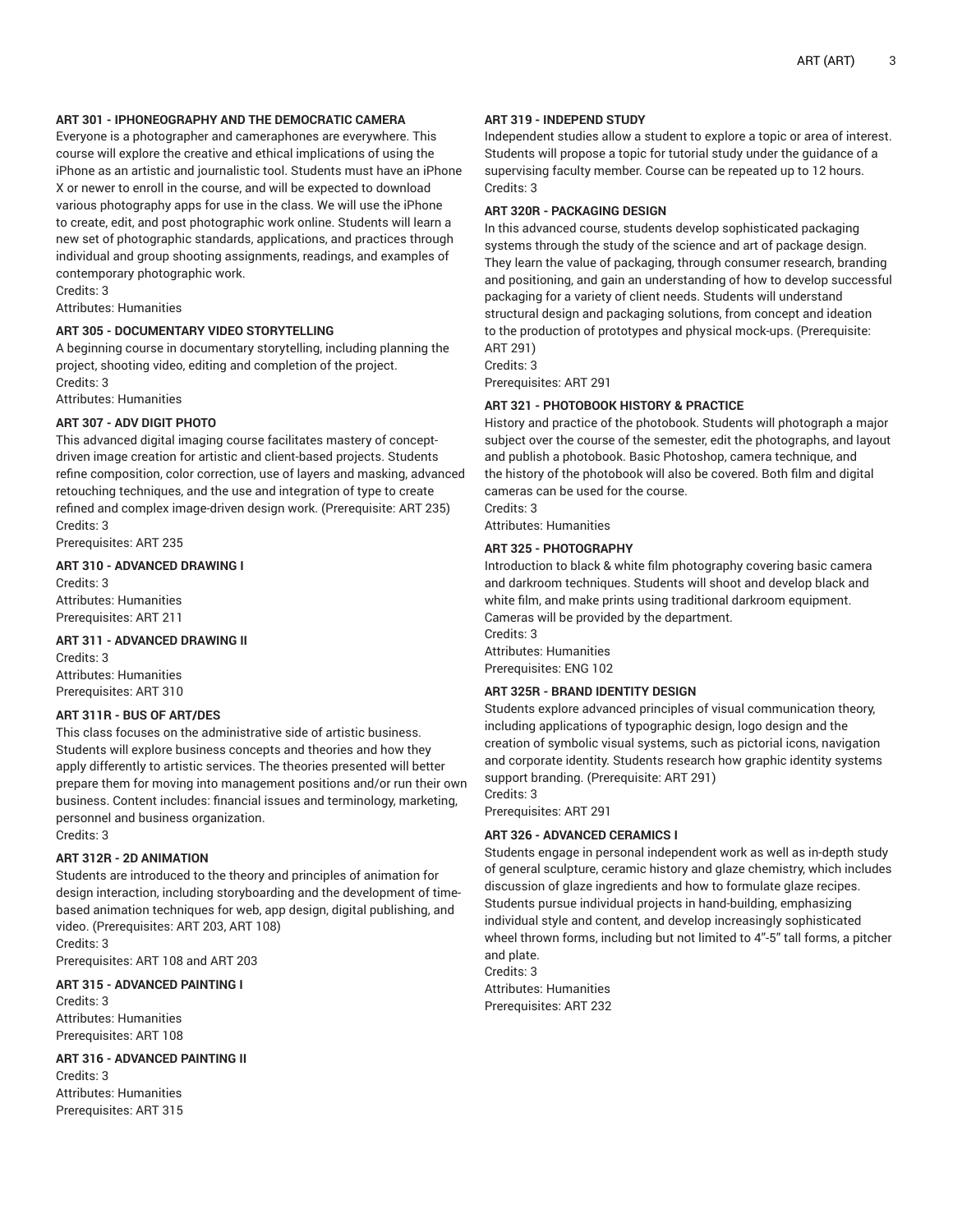## **ART 328 - DOCUMENTARY PHOTO**

An exploration of documentary photography consisting of camera usage, shooting assignments, slide lectures, and computer work using Photoshop. No previous photography experience required. Cameras will be provided for the semester. This course will introduce the computer as a powerful tool for the photographer. We will discuss the ethical, philosophical and practical considerations regarding digital imaging. We will be using flat-bed scanners, 35mm slide and negative scanners, and digital cameras for inputting images into the computer. Adobe Lightroom will be our primary imaging program.

Credits: 3

Attributes: Humanities

# **ART 328R - DIGITAL MARKETING DESIGN**

In this advanced course, students extend their knowledge of publication design into digital media. They are introduced to industry tools and techniques for delivering publication content such as newsletters, magazines and email blasts for electronic devices. Students will develop typography, imagery, graphics and color schemes appropriate for digital media and will promote the project using industry-standard electronic marketing. (Prerequisite: ART 291)

Credits: 3 Prerequisites: ART 291

#### **ART 329 - TEXTILE ARTS AND MATERIAL ARTS**

On- and off-loom techniques employing various media. Credits: 3 Attributes: Humanities

# **ART 330 - ADVANCED TEXTILE AND MATERIAL ARTS**

Continuation of Art 329. Credits: 3 Attributes: Humanities Prerequisites: ART 329

# **ART 331 - WORLD TEXTILES**

This course will investigate the historic roots of knitting and apply traditional techniques to 21st century design and fashion concepts. The focus will be on eco-sustainability and repurposing fabrics/garments. Credits: 3

Attributes: Humanities, Women Gender Studies

#### **ART 332 - ADVANCED CERAMICS II**

Students develop personal style using all appropriate techniques with work expected to be ambitious and students conversant in modern and historical trends in ceramic art. Opportunity to personalize glazes. Wheel thrown pots include forms 6"-10" tall, lidded vessels, and 2-part forms, such as goblets, and wide forms, if earlier stages have been mastered. Students may also create a bust, autobiographical teapot, or visual ode to a person, place or thing.

Credits: 3 Attributes: Humanities Prerequisites: ART 326 Course Notes: Consent of instructor

# **ART 337 - SPECIAL TOPICS: ADVANCED COURSES IN ART HISTORY** Credits: 3

Attributes: Humanities

# **ART 337R - MOBILE INTERACT**

This advanced course will develop students' ability to work collaboratively in team situations to develop a responsive application for mobile devices. Students continue to explore information architecture, develop content strategy, design prototypes, and execute user testing across platforms. (Prerequisite: ART 253) Credits: 3

Prerequisites: ART 253

## **ART 338 - DIG VIDEO SOUND**

This course is designed to provide students with hands-on training in digital video and sound production, with emphasis on creating video content for digital publications, the internet, and mobile and wireless delivery. Students develop video production skills, lighting, sound, camera operations and editing. They work collaboratively to develop and produce a video project. Students are introduced to multi-camera shooting and the crew roles necessary to produce live streaming productions. Professional acquisition, post-production, and media content creation tools will be used for students to gain real world knowledge of best practices in the field. (Prerequisite: ART 108) Credits: 3

Prerequisites: ART 108

# **ART 338R - DESIGN CAPSTONE**

In this advanced course, students utilize concept development, design, photography, illustration, and video to create an interactive digital publication for tablet devices that demonstrates a mastery of interactive tools and techniques. Students write a creative brief, design appropriate graphics and navigational elements, develop a library of photographs and illustrations, produce video, and develop all other aspects of the final publication. (Prerequisite: ART 291) Credits: 3

Prerequisites: ART 291

# **ART 340R - PROF PORTFOLIO**

Students examine methods and techniques for presenting print, web and interactive design work to prospective employers and clients. Students will produce multiple presentations of their portfolio; throughout the course, they develop and design a personal branding package, ready to present their work in a professional manner. (Prerequisite: Must have Senior status)

Credits: 3

# **ART 342 - ADV TYPOGRAPHY**

Students apply their knowledge of typography towards creative and technical projects designed to explore systems of text-based visual communication. Styling type for content is emphasized, as are both contemporary and historical typographic design trends and preparation of files of pre-press production. (Prerequisite: ART 270) Credits: 3

Prerequisites: ART 270

# **ART 343 - PRODUCING THE DOCUMENTARY PHOTOGRAPHY EXHIBITION**

Conceptualizing, editing, and producing a documentary photography exhibition using student and/or professional work. Working together, students will generate ideas for an exhibition in the Gage Gallery, locate/ produce work, and install the project in the gallery. The class will focus on the practice of curating a photography exhibition, which will include developing a theme and choosing work, writing statements/artist biographies, and promoting the exhibit to the community. Credits: 3 Attributes: Humanities Prerequisites: ENG 102

Course Notes: Sophomore Standing.